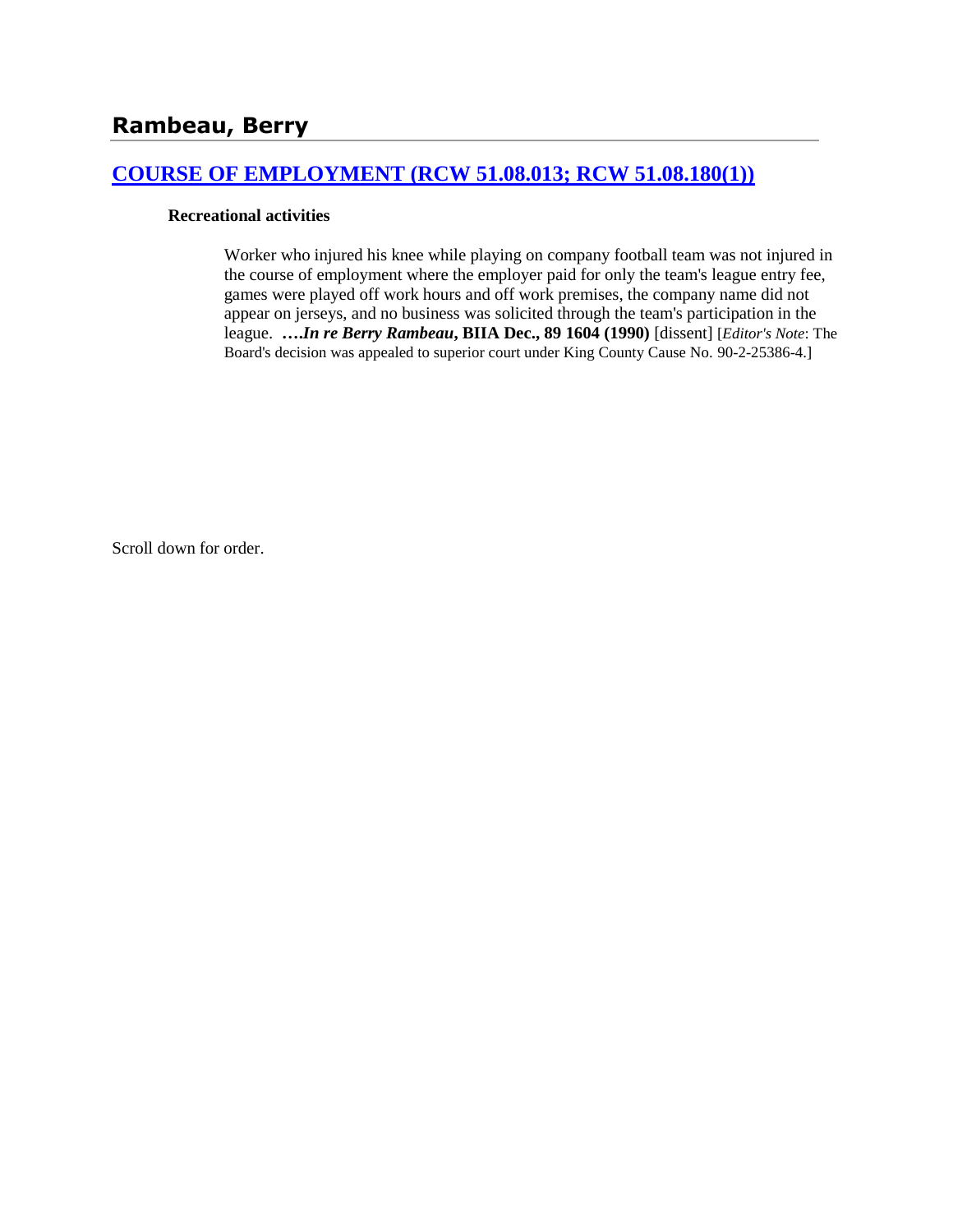### **BEFORE THE BOARD OF INDUSTRIAL INSURANCE APPEALS STATE OF WASHINGTON**

**)**

**IN RE: BERRY RAMBEAU ) DOCKET NO. 89 1604**

**CLAIM NO. K-632059 ) DECISION AND ORDER**

APPEARANCES:

Claimant, Berry Rambeau, by Walthew, Warner, Costello, Thompson & Eagan, P.S., per Edward Boyer and Celia Seiglar, Legal Assistant

Employer, Continental Credit Services, Inc., by Howard George, Vice President and Pete Roswell, Owner

Department of Labor and Industries, by Office of the Attorney General, per Christine Tilton, Assistant

This is an appeal filed by the claimant on May 17, 1989 from an order of the Department of Labor and Industries dated March 6, 1989 and communicated to the claimant on March 20, 1989, which adhered to the provisions of a Department order dated October 19, 1987 which rejected the claim because at the time of the injury the claimant was not in the course of employment. **AFFIRMED**.

# **DECISION**

Pursuant to RCW 51.52.104 and RCW 51.52.106, this matter is before the Board for review and decision on a timely Petition for Review filed by the Department of Labor and Industries to a Proposed Decision and Order issued on May 4, 1990 in which the order of the Department dated March 6, 1989 was reversed and remanded to the Department to accept the injury as having occurred during the course of his employment.

The Board has reviewed the evidentiary rulings in the record of proceedings and finds that no prejudicial error was committed and said rulings are hereby affirmed.

Mr. Berry Rambeau was employed by Continental Credit Services, Inc. from October, 1985 until January, 1988. He joined a company football team in 1986 when he was approached by Mike Edwards, a company vice- president, and asked to play. On August 23, 1987, while playing in a game, Mr. Rambeau injured his right knee. The issue presented in this appeal is whether that injury was an industrial injury within the meaning of RCW 51.08.100 and RCW 51.08.013.

The basic question is whether Mr. Rambeau was injured "in the course of his employment" with Continental Credit as defined by RCW 51.08.013. The Industrial Appeals Judge found that he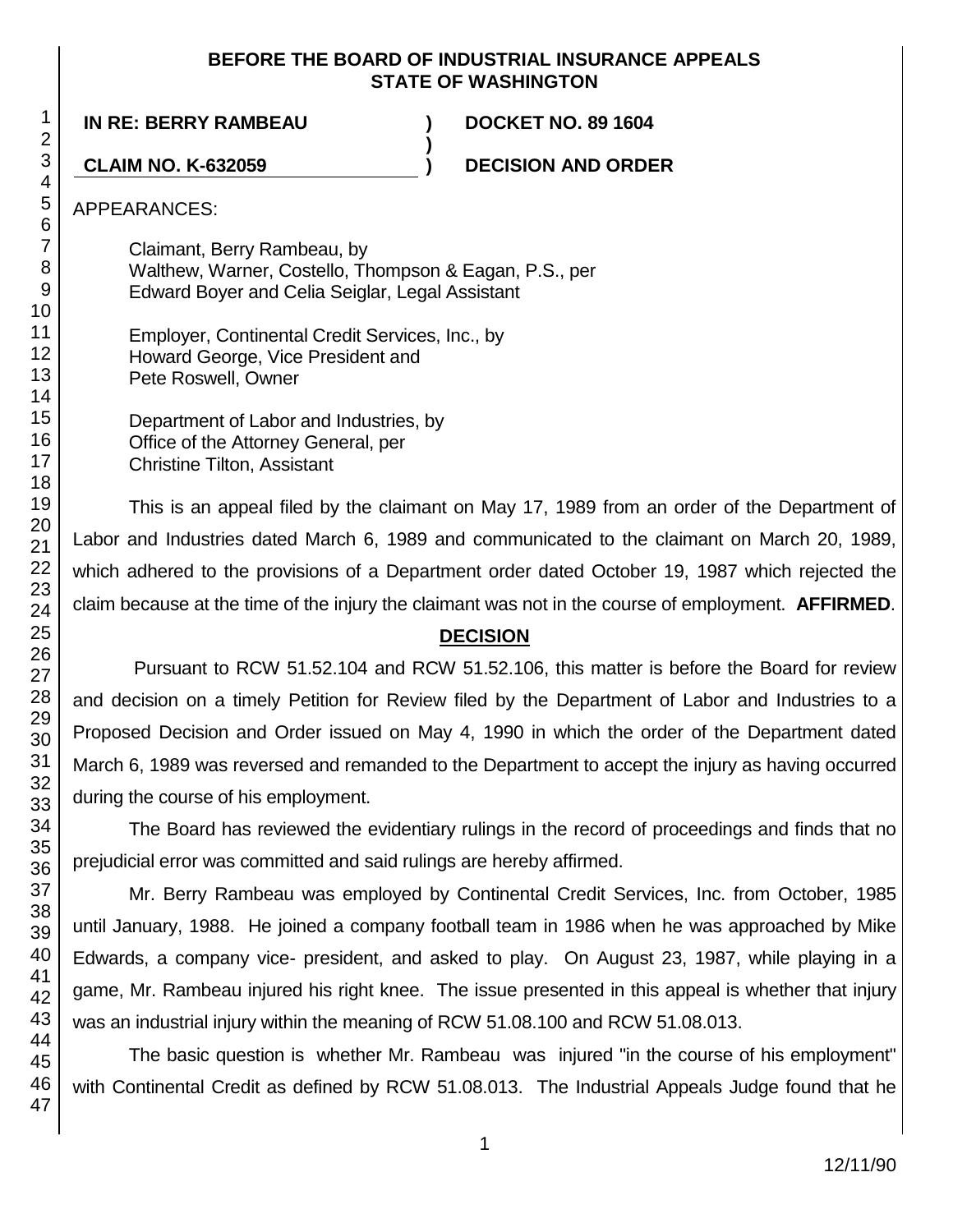1 2 was, citing Professor Larson's treatise as authority for her decision. 1A A. Larson, The Law of Workmen's Compensation, 1 22.00 and 1 22.22. Further review of Larson, § 22.24, in particular, leads us to a different conclusion.

The company football team was organized by Michael Edwards, a company vice-president. He and some friends organized a flag football league which Continental's team joined. Continental paid the entry fee of \$100.00, but provided no equipment nor money for equipment for team players.

The games were held on weekends and both games and practices were held off the company premises. Players occasionally left work early for practice, which was held once per week during the season. In 1986 the team wore jerseys with the name Continental, but in 1987, the year Mr. Rambeau was injured, the jerseys did not bear the name of the company.

These facts are undisputed. There was some testimony that people were pressured into playing and that those who did not play were treated differently. There was also testimony that employees were promoted and demoted based on their participation with the team. This testimony came from Mike Spoor, who was fired by the company, the claimant, and Robert Polus, who admitted he had personal problems with Mike Edwards.

Even considering the evidence produced by these employees, as well as Curtis Phillips, another employee, we do not believe Mr. Rambeau was injured during the course of his employment. The Proposed Decision and Order correctly quotes the basic test set forth in Larson for determining whether a recreational activity is within the course of employment. Section 22.00 provides:

Recreational or social activities are within the course of employment when

(1) They occur on the premises during a lunch or recreation period as a regular incident of the employment; or

(2) The employer, by expressly or impliedly requiring participation, or by making the activity part of the services of an employee, brings the activity within the orbit of the employment; or

(3) The employer derives substantial direct benefit from the activity beyond the intangible value of improvement in employee health and morale that is common to all kinds of recreation and social life.

These three factors are fleshed out in § 22.24, which sets forth four criteria. These four criteria are (1) time and place (§ 22.24(b)); (2) degree of employer initiative (§ 22.24(c)); (3) financial support and equipment furnished (§ 22.24(d); and, (4) employer benefit (§ 22.24(e) and 22.32).

45 46 47 In this case the football games were played on Sundays, off company premises. Professor Larson specifically states that: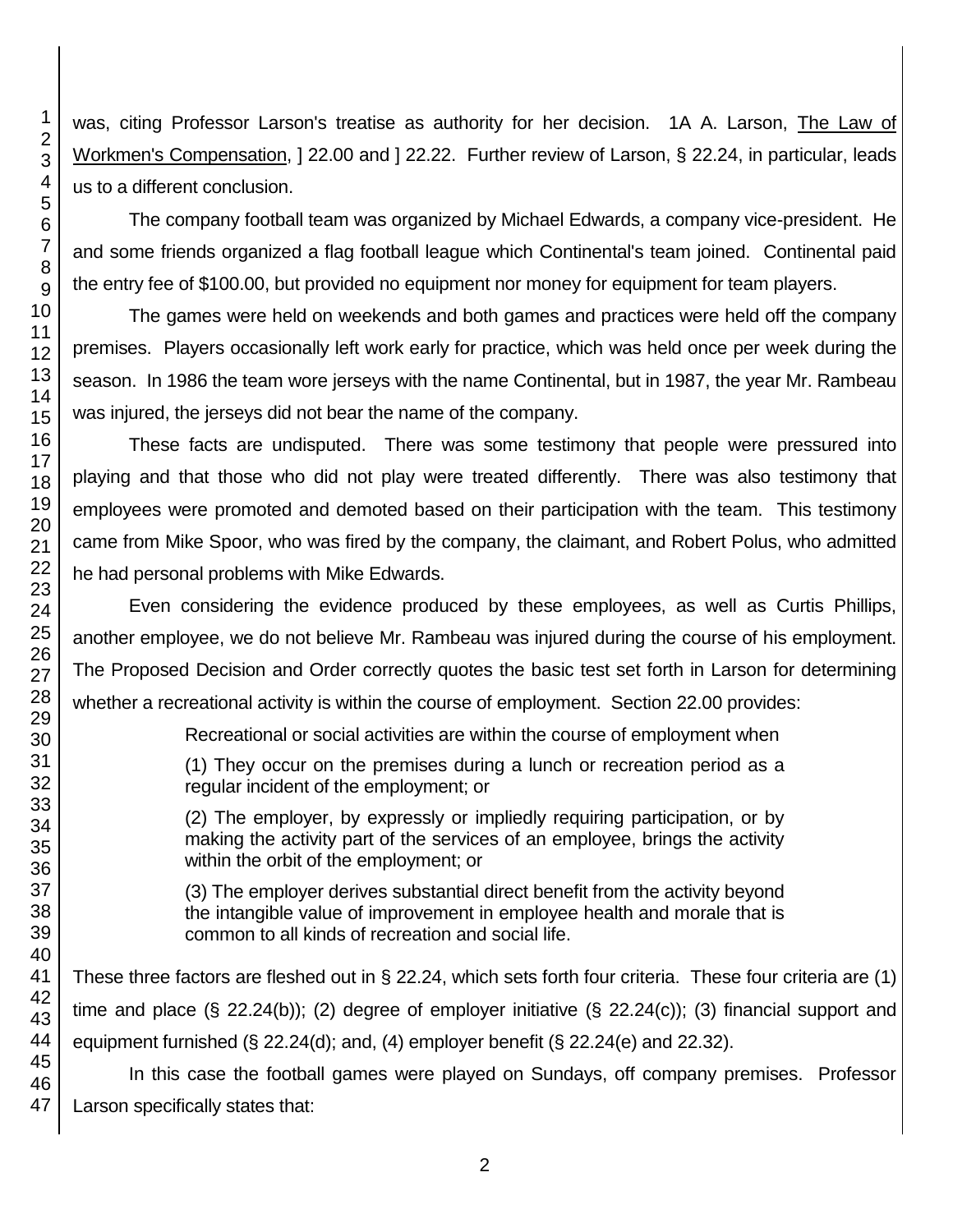1

. . . if games are played both off the premises and after hours, the burden of proving work-connection falls heavily on the factors of employer initiative, financing, and benefit, and a showing on these points which might have sufficed in a case with some time or place work-connection may well prove to be inadequate. Chilcote v. Blass, Riddick, Chilcote & Continental Ins. Co., 620 S.W.2d 953 (Ark.Ct.App.1981).

Larson, § 22.24(b), at 5-159.

There is some evidence that Mike Edwards, a company vice-president, was the chief organizer of the team. Mr. Edwards was also an organizer of the league and this was probably a major factor in Mr. Edwards' enthusiasm in promoting the team. There is no evidence that the owner and president of Continental had any involvement with the team or that the company officially endorsed the team. Those cases cited by Professor Larson falling within this requirement involve situations where "a clear case is made of outright employer sponsorship, so that it can be said that the activity is part of an employment recreational program ...." Larson, § 22.24(c), at 5-160. We do not find such evidence in this record.

Continental Credit paid league dues of \$100.00 for the first year. The players paid for all equipment, including jerseys, shoes, footballs and flags. "Although facts of this kind are helpful in building a cumulative case of employer involvement, standing alone they are ordinarily not enough to meet the burden of proof." Larson, 1 22.24(d), at 5-160. Professor Larson cites cases in other jurisdictions where tangible employer contributions such as \$1,000.00 for equipment, \$500.00 as a subsidy, league dues, and equipment have not been enough to satisfy this requirement. Larson, § 22.24(d), at 5-160-5-161.

The final factor is benefit to the employer. In this case there is very little, if any, evidence showing any benefit flowing to Continental from the flag football team. There is no evidence that any business was solicited through the league or that this was a goal of the company. Though the team jerseys did carry the company name in 1986, the next year the company name was eliminated from the jersey. Even if the company was able to advertise through its employees' participation in the league, this is not enough to bring Mr. Rambeau's injury within the course of his employment, even when combined with evidence of an employer subsidy. Larson, § 22.24(e), at 5-161-5-162.

Balancing all four factors, Professor Larson suggests that:

. . . mere encouragement, even with the tangible support of financial assistance, is not in itself enough to bring industrial-league athletics within the course of employment. There must ordinarily be a time or place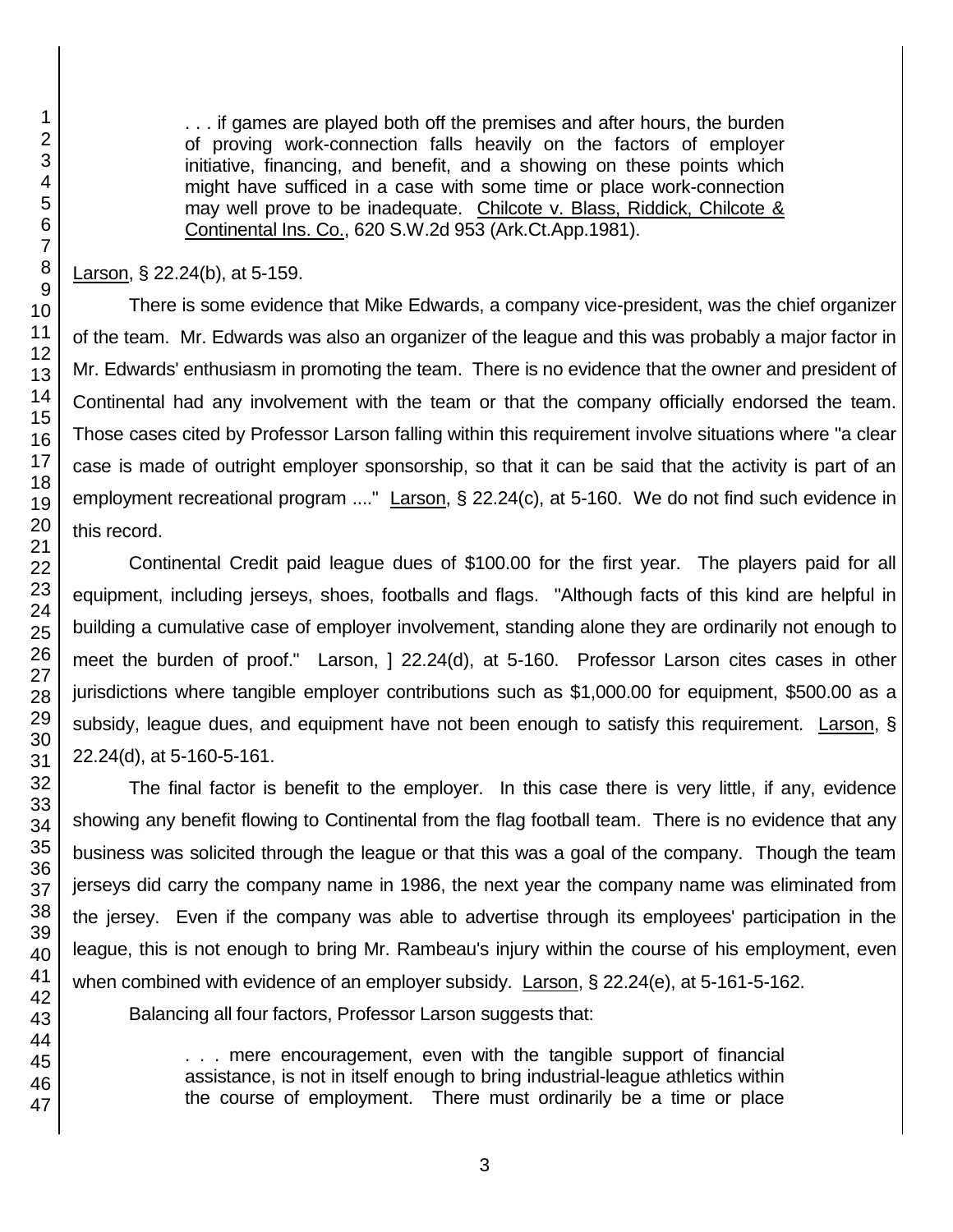association with the employment, or employer initiative and sponsorship of the activity as part of a recreation program, or some significant employer benefit, before significant connection is found.

Larson, § 22.24(f), at 5-165, citing Wilson v. General Motors Corp., 84 N.E.2d 781, 298 NY 468 (NY Ct.App.1949).

Applying Larson's criteria to the facts of this case, we conclude that Mr. Rambeau was not in the course of his employment when he injured his knee during a football game, played outside work hours and off work premises.

## **FINDINGS OF FACT**

1. On October 12, 1987, the Department of Labor and Industries received a report of accident alleging an injury to Berry Rambeau on August 23, 1987, during the course of his employment with Continental Credit. On October 19, 1987, the Department issued an order rejecting the claim for the sole reason that at the time of the injury the claimant was not in the course of his employment. On October 28, 1987, a notice of appeal was filed on behalf of the claimant. On November 10, 1987, the Board issued an order granting the appeal, assigning it Docket No. 87 3604, and directing that proceedings be held on the issues raised in the appeal. On January 26, 1988, the Board issued an order on agreement of parties remanding the claim to the Department of Labor and Industries for further investigation and such other action as may be indicated or required by law.

On March 6, 1989, the Department issued an order adhering to the provisions of a prior Department order dated October 19, 1987. On May 18, 1989, the Board received a notice of appeal filed on behalf of the claimant. On June 14, 1989, the Board issued an order granting the appeal subject to proof of timeliness and assigning it Docket No. 89 1604.

- 2. The March 6, 1989 order was received by the claimant or communicated to the claimant no sooner than March 20, 1989.
- 3. In 1986, Mike Edwards, a vice-president for Continental Credit Services, Inc., the claimant's employer, organized a flag football league with some friends. Mr. Edwards organized a team of Continental employees to participate in the league.
- 4. Continental paid a \$100.00 entry fee for the team in 1986. The players were responsible for the purchase of all equipment, including jerseys, shoes, footballs and flags.
- 5. League games were held on Sundays off the company premises. Players were occasionally allowed to leave work early for the once per week practices. Team meetings were occasionally held on company premises.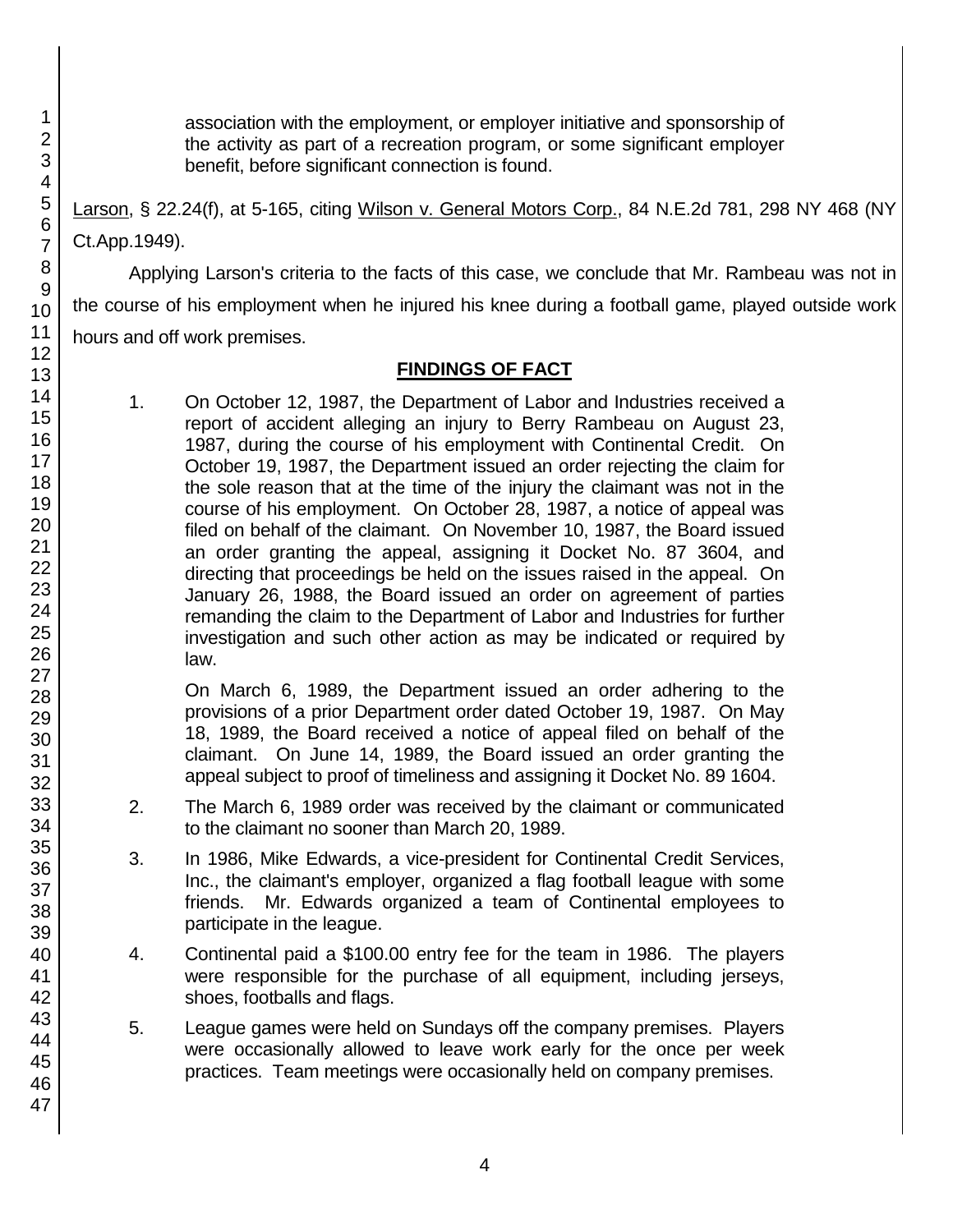- 6. In 1986 the name "Continental" appeared on the team jerseys. In 1987 the company name did not appear on the jerseys.
- 7. The company president and owner did not take any part in the organization of the team or any of the team's activities. No business was solicited through the team's participation in the league.
- 8. On August 23, 1987, Berry Rambeau injured his right knee while playing flag football for the Continental employees' team.

### **CONCLUSIONS OF LAW**

- 1. The claimant filed an appeal within 60 days of the communication of the order, as required by RCW 51.52.050 and .060.
- 2. The Board of Industrial Insurance Appeals has jurisdiction over the parties and the subject matter to this appeal.
- 3. On August 23, 1987, Berry Rambeau was not acting within the course of his employment within the meaning of RCW 51.08.013 while playing flag football. The knee injury which he sustained while playing flag football was not an industrial injury.
- 4. The Department order dated March 6, 1989 which adhered to the provisions of a Department order dated October 19, 1987 which rejected the claim because the injury was not in the course of employment is correct and is affirmed.

It is so ORDERED.

Dated this 11<sup>th</sup> day of December, 1990.

## BOARD OF INDUSTRIAL INSURANCE APPEALS

/s/  $\,$ 

SARA T. HARMON Chairperson

/s/  $\,$ PHILLIP T. BORK Member

## **DISSENT**

I disagree with the decision of the majority in this appeal. My main concern is the evidence of employer compulsion to participate on the football team. As pointed out in the Proposed Decision and Order, employees, including Mr. Rambeau, were pressed into playing on the team.

There is sufficient evidence in the record to persuade me that failure of Mr. Rambeau and his coworkers to play on the team would have an effect on their jobs. Employees who testified at the